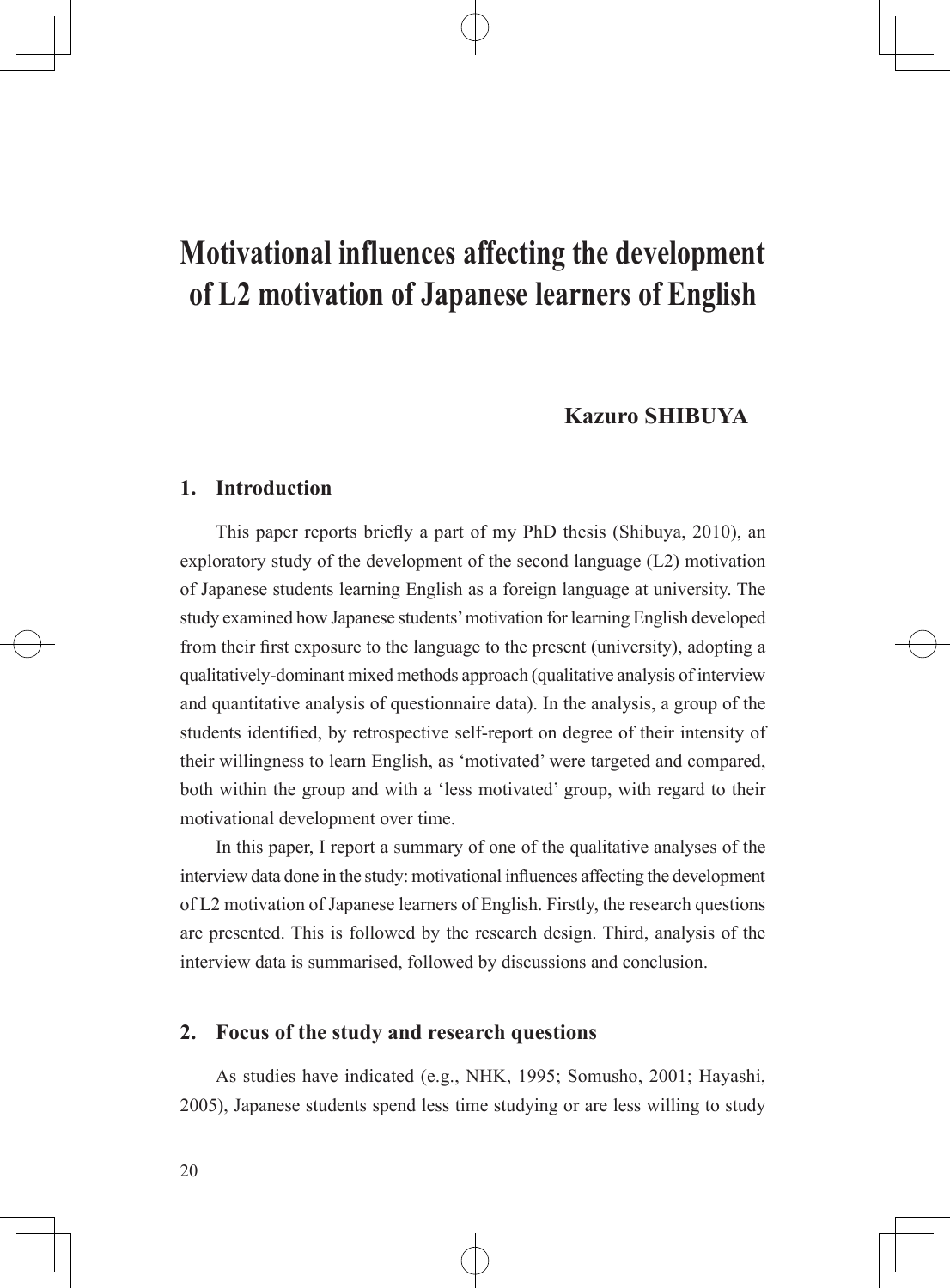English while at university than in previous periods of their education. However, an apparently small number of students do sustain their high level of motivation for learning English at university. My study focuses on these, since to examine such students, who can be seen as ideal learners as regards motivation, may illuminate important questions such as why and how some students are able to keep their motivation high at university while others are not. The purpose of the study was then to gain a better understanding of how the L2 motivation of these highly-motivated university students has developed over the course of their whole educational career, from junior high school (or even earlier for some students) to university. One of the research questions proposed for the exploratory study concerned social and cognitive motivational components or factors affecting motivation for learning English. I sought to explore those motivational influences which seem effective in developing Japanese students' motivation over time, proposing the following research questions:

- **1. What motivational influences seem effective in enhancing, sustaining, and developing 'motivated'students' willingnessforlearning English from their childhood to the present in Japanese educational contexts?**
- **2. How did these motivational influences serve to develop their motivation for studying English over time?**

# **3. Research design**

#### **3.1 Qualitatively dominant mixed methods approach**

I adopted a mixed-methods approach for my study, with greater emphasis placed on the qualitative dimension. This is, first, because qualitative and quantitative studies "are not mutually exclusive" as Denscombe points out. "Good research tends to use parts of both approaches, and the difference lies in the degree to which the research is based in one camp or the other" (Denscombe, 1998: 173). Second, employing mixed methods can enhance the quality of the research and strengthen the validity of findings (*ibid.*: 84-5). Another reason for using mixed-method approaches is the growing recognition and great potential of such approaches in L2 motivation research (Dörnyei, 2001: 242). My study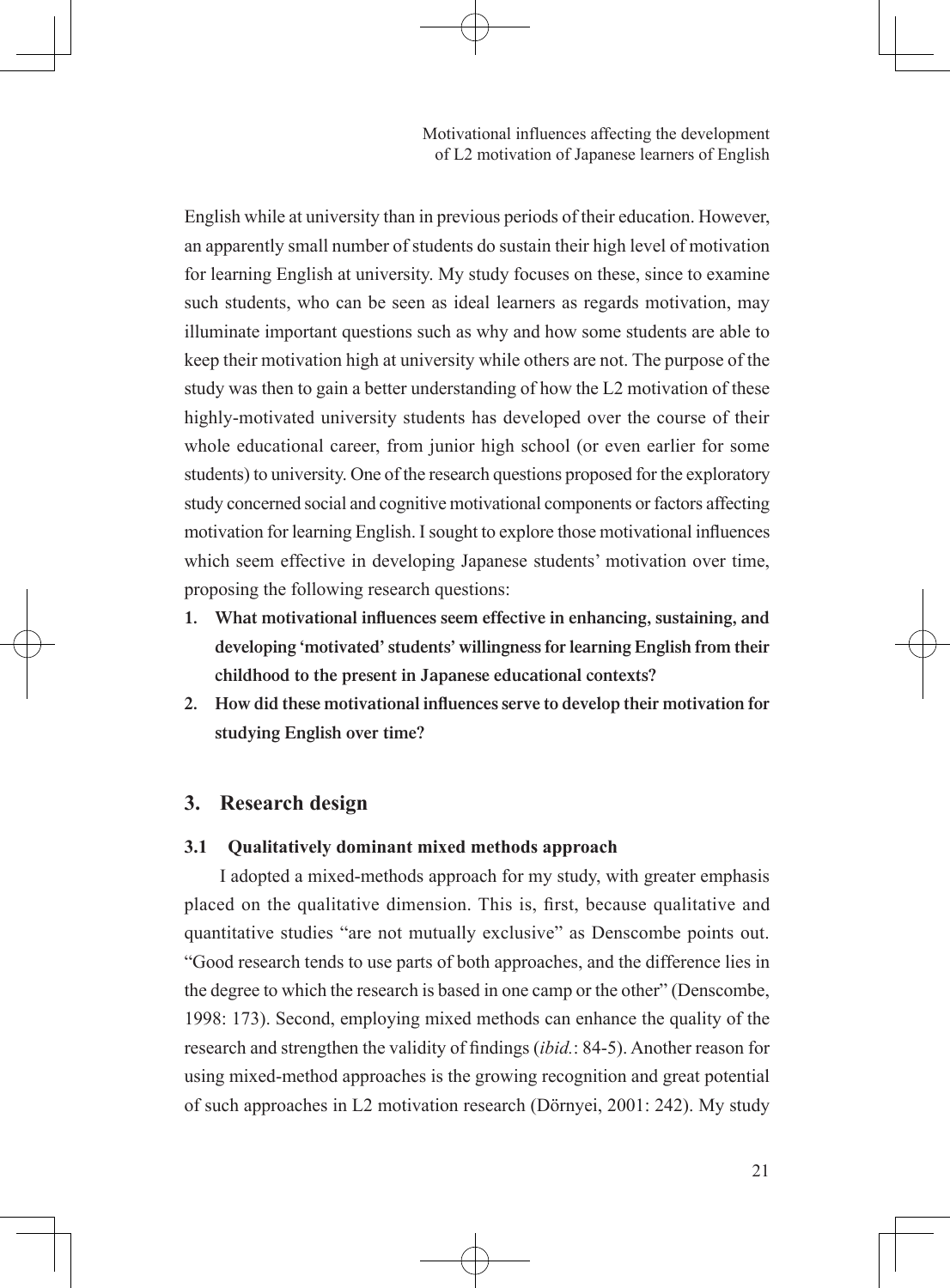seeks to understand how individual learners' understanding of their learning experiences both inside and outside the classroom affected their motivational development. The subjective interpretations which individual students attributed to events or experiences in their life histories seemed to play an important role in promoting their motivational development. A qualitative approach, which carefully investigates an individual's 'subjective account' of events and experiences, is suitable for such a study; one of the characteristics of a qualitative approach is that it takes into account the diverse perspectives of the participants (Flick, 2002). This is why my study is predominantly qualitative rather than quantitative.

#### **3.2 Theoretical perspectives**

This predominantly qualitative exploratory study does not rely on any explicit theory as a starting point but instead applies an inductive approach to theories: "theory (or some other broad explanation) becomes the *end point* for a study" (Creswell, 2003: 132). The study follows "an inductive process of building from the data to broad themes to a generalized model or theory" (*ibid.*). Theories of L2 motivation from the literature were still reviewed, however, providing a theoretical lens or perspective "to guide the researcher as to what issues are important to examine and the people that need to be studied" (*ibid.*: 131).

One of the theoretical perspectives that guide this study is a cognitive view of L2 motivation, in which "student thought processes play a central role, mediating and shaping involvement in learning" (Ushioda, 1996: 12-13). Emphasis is thus placed upon "the ways in which individuals make sense of their learning experiences and are seen as being motivated primarily by their conscious thoughts and feelings" (Williams and Burden, 1997:112). In this framework, people are seen as active participants in deciding how to behave on the basis of the sense they make of their world. Furthermore, it is assumed in my study that "learners make their own sense of their world, but they do so within a *social context*, and through *social interactions*" (*ibid.*: 28). Individual learners' L2 motivation is thus seen as subject to social and contextual influences as well as their own sense of the world. In other words, L2 motivation is seen in my study as influenced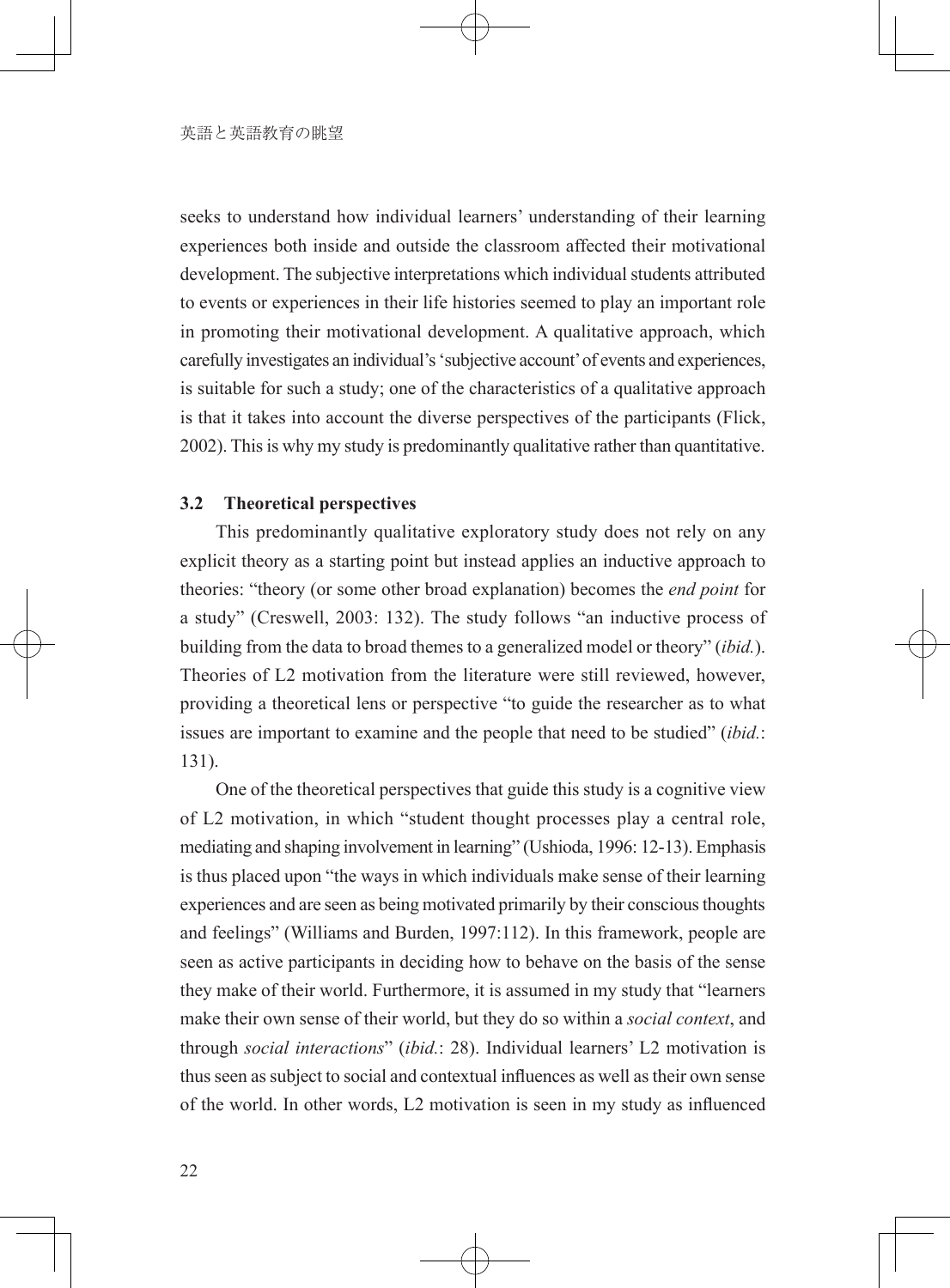both by *internal factors* (individual learners' own sense of the world) and *external factors* (mediating influences such as mediators and significant others, and contextual influences such as the society and the culture of the world surrounding them).

#### **3.3 A two-phase design**

The study applied a two-phase design for data collection. In phase 1, a questionnaire was administered, and on the basis of the responses interviewees were selected by the researcher. In phase 2, these interviewees were invited to participate in two sets of qualitative interviews.

#### **3.4 Sampling**

#### **3.4.1 Questionnaire respondents**

The participants who took part in the questionnaire were the students to whom I was allowed to administer the questionnaire in class by the university in January 2005. As a result, the participants were 350 first to fourth year students (first year: 261; second year: 18; third year: 52; and fourth year: 19) (male: 148; female: 202) (( ) indicates the number of the participants).

## **3.4.2 'Motivated' (and 'less motivated') learners**

The questionnaire was used to identify two broad categories of students: those who were motivated to learn English and those who were less motivated. 'Motivated' learners in the study were identified by the questionnaire, more specifically, the respondents' perceived intensity of will or willingness to learn English (hereafter referred to as 'Perceived Intensity of Motivation'). In the questionnaire the respondents were asked to rate to what extent they perceived they were (in the present and in the past) willing to learn English on a five-point Likert scale ranging from  $1 = \text{`not at all' to } 5 = \text{`very much' for each period of}$ junior high school, high school, and university (the present). In the study, the learners who rated 4 ('quite a lot') or 5 ('very much') are described as 'motivated' learners and those who rated 3 ('so-so'), 2 ('not really'), or 1 ('not at all') are identified as 'less motivated' learners. Of the 350 participants for the questionnaire,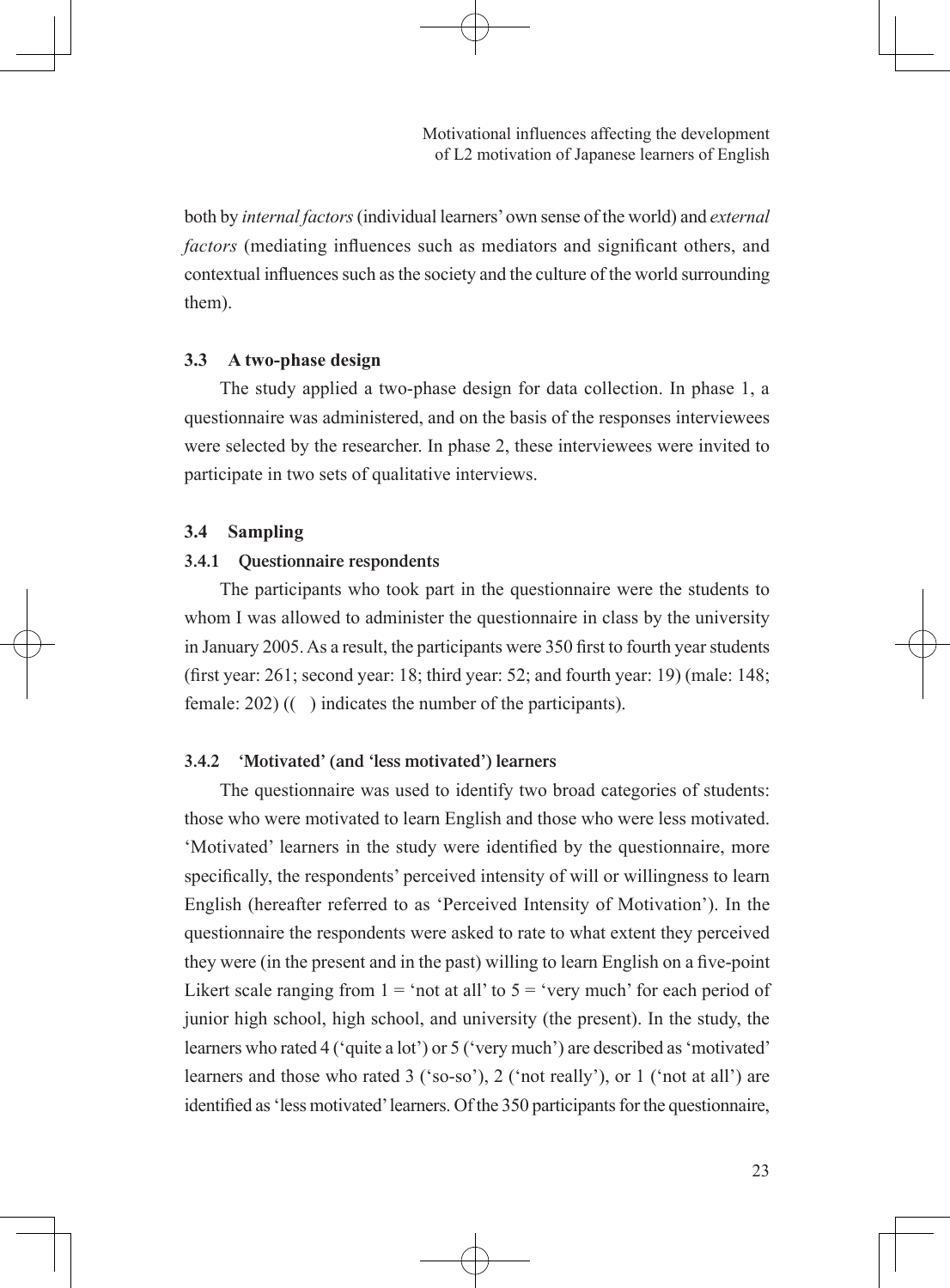116 were identified as 'motivated' learners of English at university, while 234 were 'less motivated' learners.

Cluster analysis (Ward's clustering method with squared Euclidean) applied to time-wise patterns of Perceived Intensity of Motivation of these 'motivated' learners revealed that they could be divided into three subgroups: a 'High-High' group, whose intensity of motivation was consistently high from junior high school to university; a 'Low-High' group, whose intensity of motivation was low at junior high school but increased thereafter; and a 'High -Low-High' group, whose intensity of motivation was high at junior high school, but fell at high school, and rose again at university. In the analysis of the interview data, the learners in these groups (22 interviewees from the 'High-High' group, 9 from the 'Low-High' group, and 10 from the 'High-Low-High' group) were examined separately since they were assumed to have had different motivational experiences.

# **3.4.3 Interviewees**

Participants for interviews were selected from among those who took part in the questionnaire on the basis of the data gained from the questionnaire. The selection was made in order to ensure a variety of experience in the sample, "since it increased the potential range of motivational perspectives to be yielded by a small learner sample" (Ushioda, 2001: 98). The academic faculty, the year of university, gender, and the developmental process of Perceived Intensity of Motivation were taken into consideration in selecting the sample. As a result, 51 interviewees were finally selected: 41 'motivated' and 10 'poorly motivated' learners. Interviewees included 19 males and 34 females; 34 first year, 6 second year, 5 third year, and 6 fourth year students; 24 from the Faculty of Education, 13 from Medicine, 11 from Engineering, and 3 from Social and Information Studies.

## **3.5 Conducting interviews**

In order to collect the data for the qualitative analysis, two sets of interviews were held for each interviewee, separated by approximately two months. The first interview was held from the end of January to the middle of February 2005,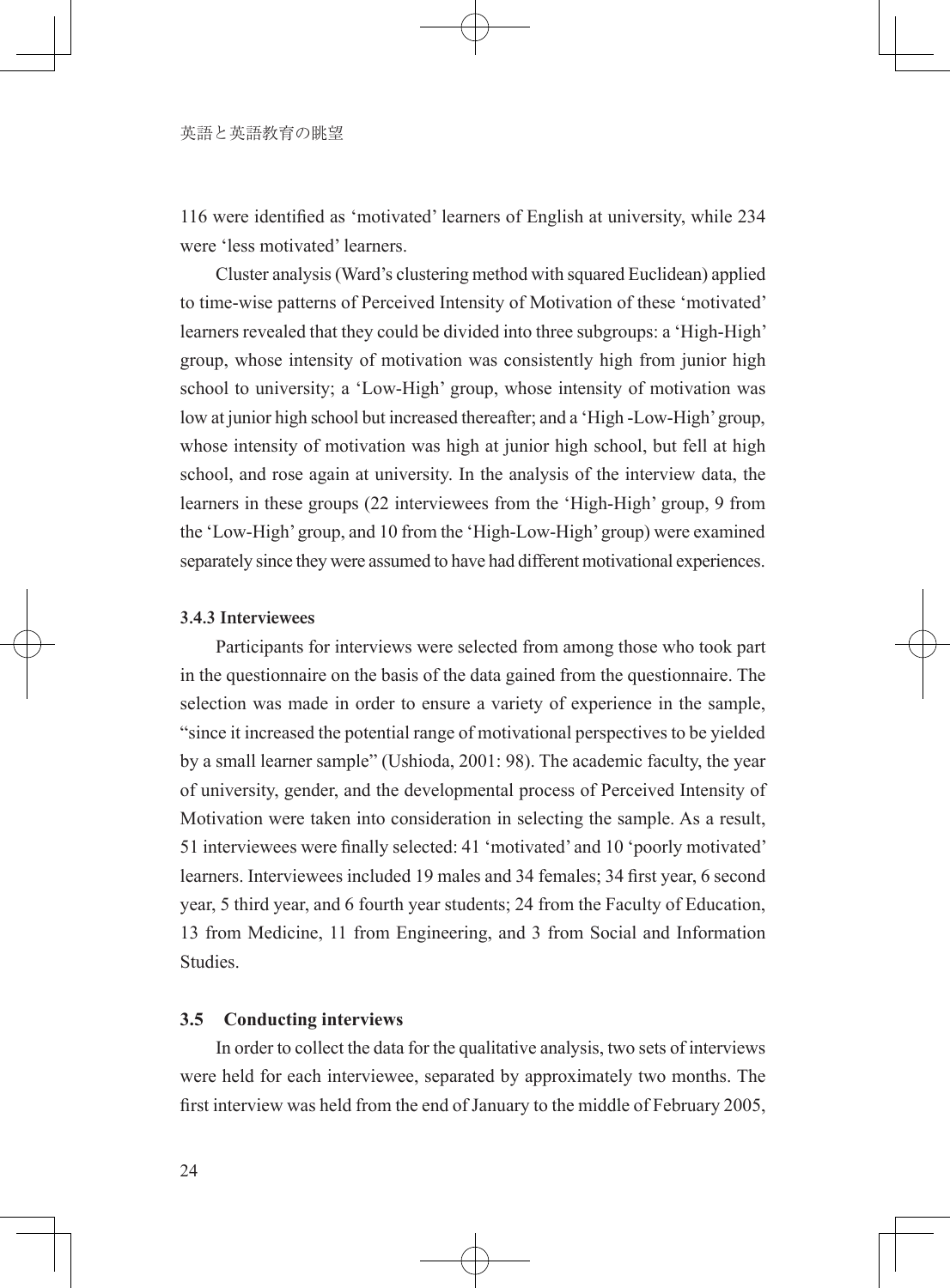and the second from the end of February to the middle of April 2005. 51 participants took part in the first interview, and 39 (around 76.5%) in the second.

In the first round of interviews, the participants were asked: (1) questions about their personal history of learning English from the first exposure of the language; (2) questions about episodes or events which contributed to developing their L2 motivation; (3) structured questions about their language-learning and language-related experiences. In the second round of interviews, they reported about the latter two of these.

# **4. Analysis of the interview data**

The main focus of the analysis of the data from narrative interviews is upon the sequential process of events or experiences related to the development of L2 motivation. The goal of the analysis was, firstly, to make a detailed description of the biographical process of individual participants' L2 learning motivation: how their L2 motivation had developed from the junior high school to the present; secondly, to identify chronologically events or experiences identified as 'meaningful' in the development of participants' L2 motivation, and to disclose how they understood or interpreted these events or experiences; and, thirdly, to examine what factors were involved in their motivational development over the course of their educational career.

The data from interviews was analysed by means of coding which includes various types of codes: *descriptive*, *interpretive*, and *pattern* codes (Miles and Huberman, 1994). A provisional 'start list' of codes was created prior to fieldwork, based on the theoretical perspectives of my study, drawing mainly upon both Dörnyei (1994) and William and Burdent's (1997) models. These codes were revised to fit and account well for the phenomenon being studied through coding analysis. This was 'inductive coding', whereby patterns, commonality, and differences between cases and sub-groups within cases were identified, with regard to factors relevant to the developmental process of L2 motivation. Through the process of identifying motivational influences and categorising them, these influences were finally categorised into two main dimensions: internal factors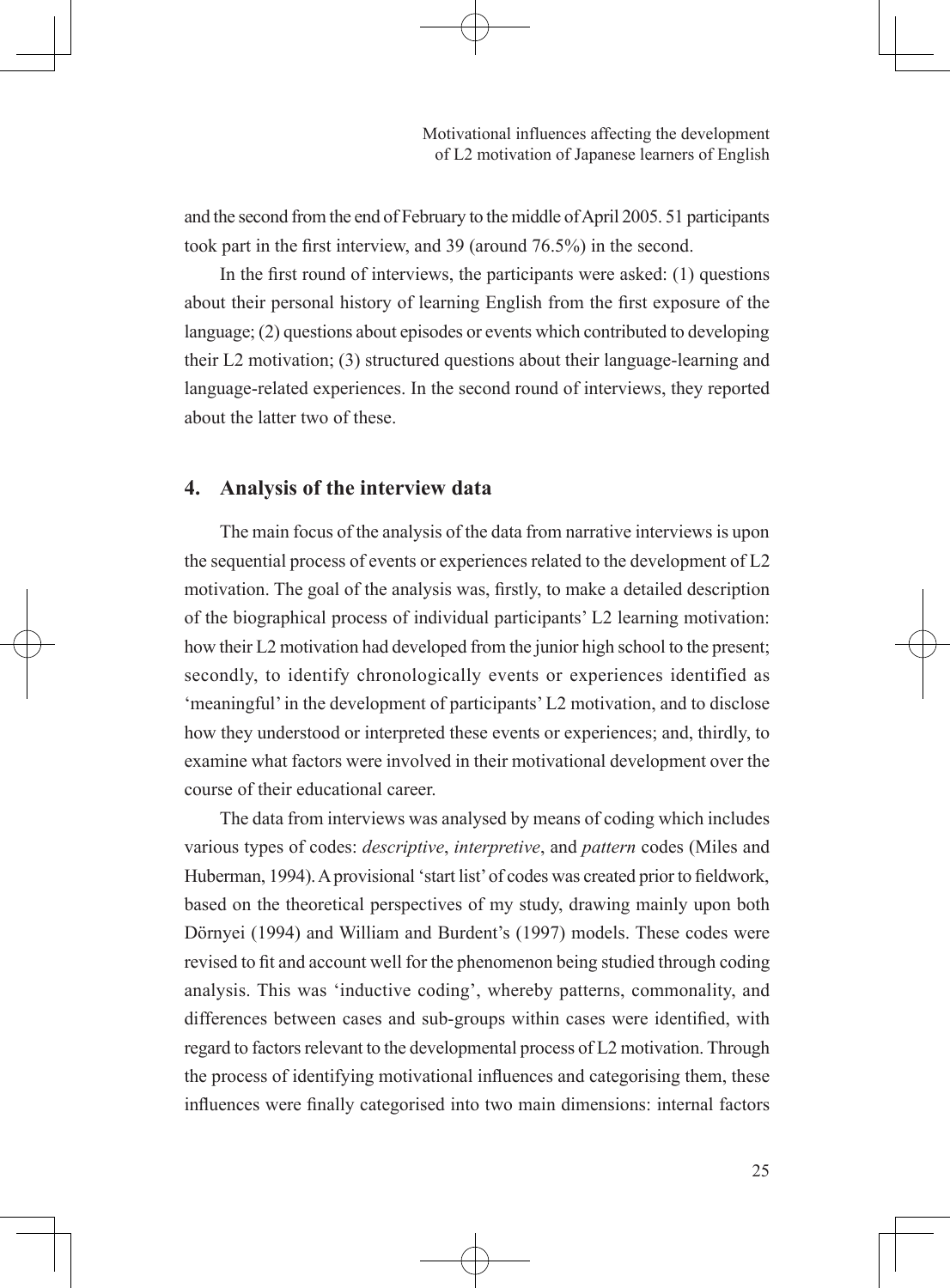and external factors. More specifically:

- *Internal influences* encompassed various elements related to cognitive and affective aspects of the L2 learners, consisting of enjoyment/pleasure, interest in English-language culture, interest in English for communication, perceived competence, goals, perceived necessity/usefulness, self-management, and perceived personal value and relevance.
- • *External influences* involved social, contextual, and pedagogical elements related to the L2 learners' learning environment, consisting of teachers/ teaching, family members and friends, and the learning environment inside/ outside school.

Internal influences might be broadly classified into three main groups: (1) Affect group: Enjoyment/pleasure, Interest in English-language culture, and Interest in English for communication, related to learners' affective and emotional dimensions; (2) Cognition group: Perceived competence, Perceived necessity/usefulness and Perceived personal value, associated with learners' perception and cognition; (3) Self-regulation group: Goals and Self-management, related to learners' selfregulation in their learning and motivation. These influences, however, are interrelated, and consequently interconnections between influences in different groups could be identified. For example, Perceived competence may be closely related to affective disposition as well. Or Perceived personal value may involve Enjoyment/pleasure, since we can gain a deep satisfaction which could be considered another form of pleasure and enjoyment when we perceive learning English as personally important. Furthermore, interest may be also associated with a cognition group factor such as Perceived personal value, as Krapp (2003: 64) points out: "A central criterion of the interest construct is the close combination of value-oriented and emotional components".

An in-depth content analysis provided an extensive list of motivational influences, categorised into two dimensions. It is not claimed however that the influences and categorisations identified are definitive or conclusive. Inevitably, those influences and categories identified on the basis of my own interpretation are somewhat arbitrary and subjective, and it is certainly likely that numerous ways of analysing and interpreting the data are possible, thereby enabling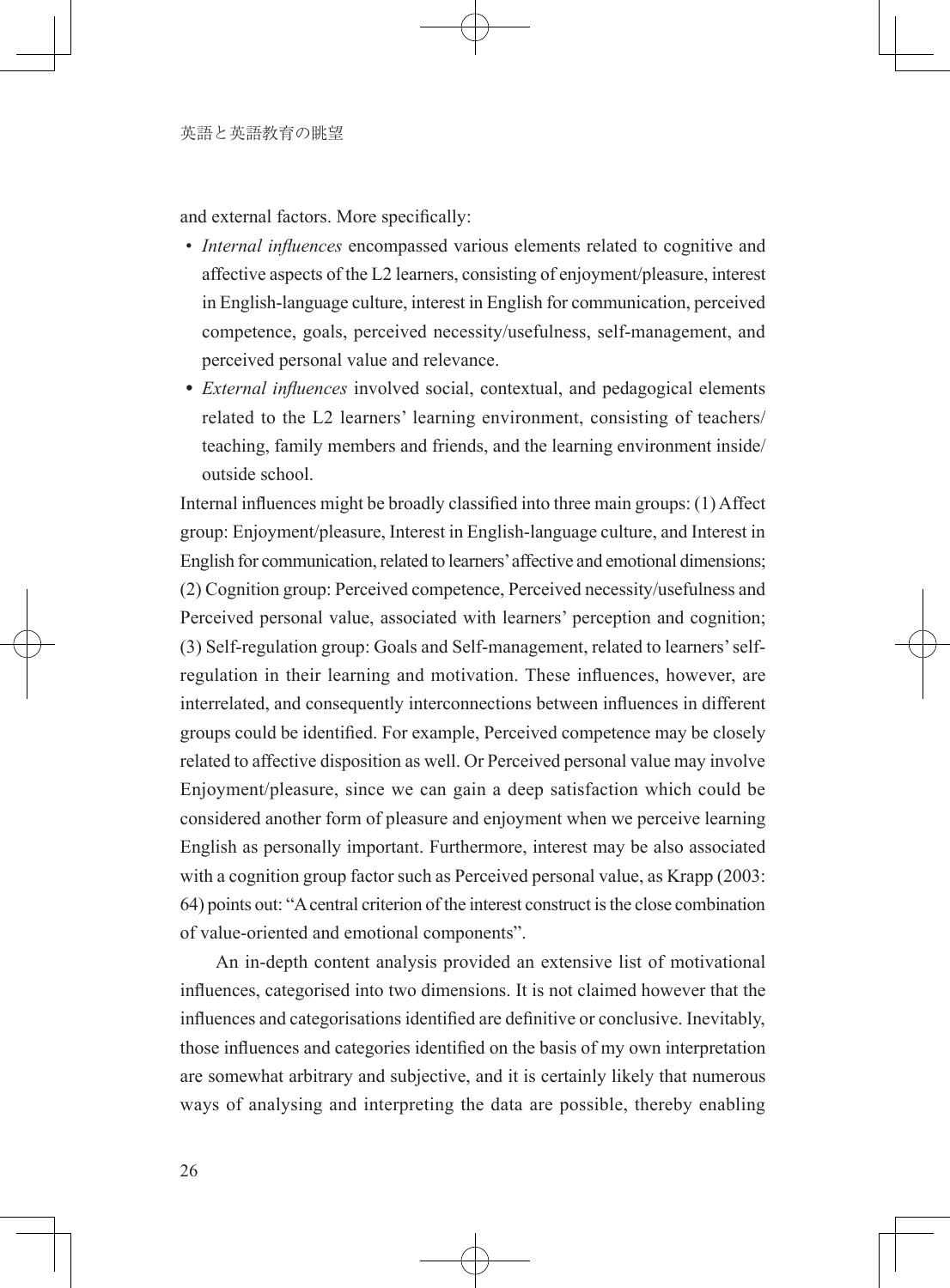identification of other influences and categories.

# **5. Discussions and Conclusion**

In this paper I have sought to explore motivational influences which seemed to have a positive impact on enhancing and sustaining Japanese students' motivation for learning English, and to examine how these motivational influences served as positive factors to promote and develop their motivation. Analysis of interview data identified two different types of influence as effective factors to promote and develop 'motivated' learners' willingness to study English: *Internal influences*, composed of eight sub-types; and *External influences*, classified into three categories.

What is important with regard to *Internal influences* is that 'motivated' learners' motivation for learning English was shaped by a collaboration of these internal influences rather than by the independent operation of each, although each of these influences possesses its own function and attribute as a motivational factor. This result seems roughly to reflect the results of quantitative analysis of 'Orientations' (Shibuya, 2010), in that L2 motivation is shaped by a combination of multiple affective and cognitive factors, particularly at university. Judging by these results gained from both qualitative and quantitative analysis, the development of multiple motivational factors would seem to be essential for students, especially at university, to sustain high and stable motivation.

Mutually-interrelated internal influences formed a constitutive organic system which comprises cognitive, affective, and self-regulative functions to enhance and sustain 'motivated' learners' motivation. While these influences could be broadly categorised into three groups in terms of their functions in the system (cognition, affection, and self-organisation), each remains interrelated with the others beyond group boundaries.

'Cognition group' is related to cognitive and perceptual functions in the development of motivation, composed of Perceived competence, Perceived necessity/usefulness and Perceived Personal value. 'Motivated' learners were those who were likely to perceive necessity, usefulness, or value of learning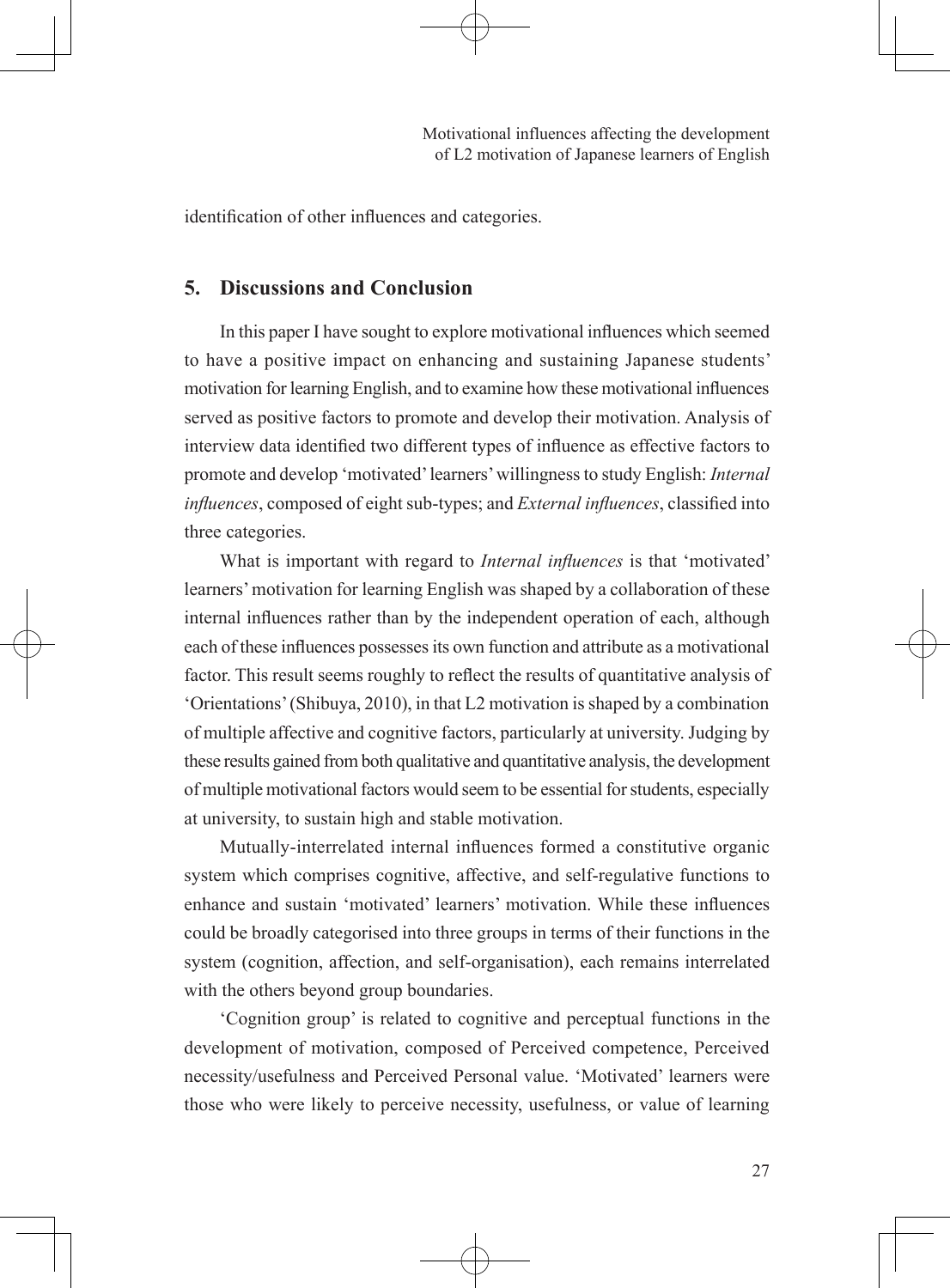English and personal effectiveness in learning it. It should be noted that 'motivated' learners discovered 'their own' necessity or 'personally important' value in learning English, rather than simply understanding in abstract the importance and necessity of learning it. In other words, they were those who could successfully make a 'personally meaningful' connection between the self and learning English. Whether learners can perceive 'personal relevance' to learning English seems to be essential in promoting their motivation. The participants in the questionnaire in general tended to feel that competence in English is useful and important for the future because of 'globalisation' or 'internationalisation', and seemed largely to have developed an international outlook of the sort characterised as 'International Orientation' by Nakata (1995a, 1995b) or 'International Posture' by Yashima, (2002), whereby they tended to see themselves as connected to the international community and to possess a readiness to communicate with people in the outside world. What is different as between these students as a group and the 'motivated' minority of learners is that the latter perceived using English in the future as a personal 'reality', through personal experiences they had in and outside university. 'Globalisation' or 'internationalisation' was more real to 'motivated' than to 'less motivated' learners. The perceived likelihood of using English in the future seemed to allow them to see a 'personal relevance' to learning and using it. It is to be stressed once again that these 'motivated' learners were more likely to gain such a perception, and increased awareness of an international perspective, through their private experiences both in and outside school or university, rather than during the lessons. Moreover, they were likely to develop such an outlook only gradually during and, most likely, before university, suggesting that it may take a number of years, and various kinds of personal language-learning and language-related experience, for learners to develop such a sense of 'reality' with regard to using English in the future and of 'personal relevance' to learning it.

'Affect group' is associated with the emotional aspects of the operational system driving students' motivational behaviour, involving Enjoyment/pleasure, Interest in English-language or Anglophone cultures, and Interest in English for communication. Even though learners might perceive the importance and necessity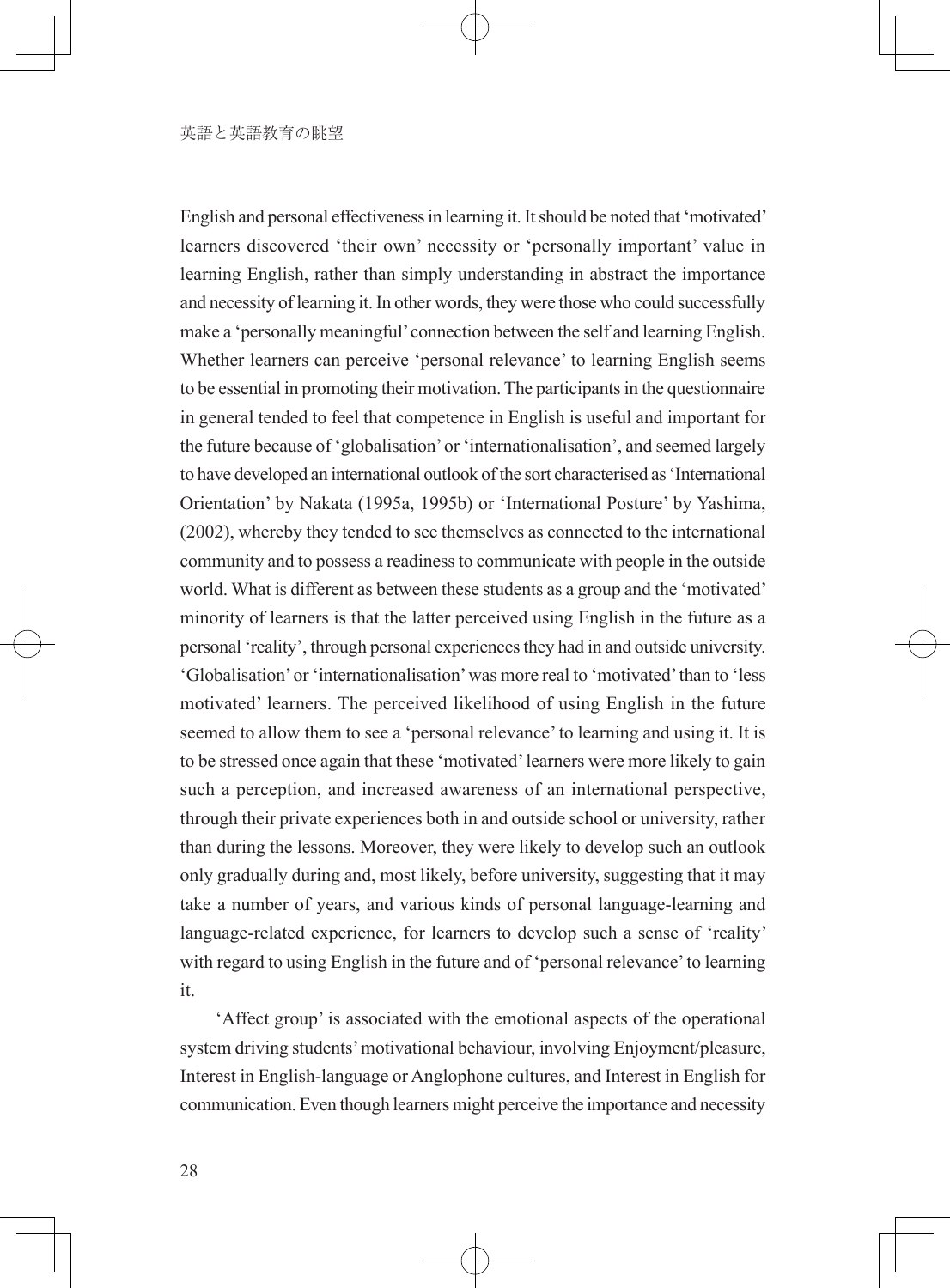of learning English, it would be difficult to continue to learn it if they could not gain any enjoyment or interest from doing so. Learners in the 'motivated' group were found to be most likely to have had numerous positive language-learning experiences from which they had gained positive feelings such as enjoyment, pleasure, sense of success or sense of competence over the course of learning, which seemed greatly to enhance their intrinsic motivation. Learners of the 'High-High' group, for example, recalled many good experiences, rich in positive feelings, from the early stages of learning English and had thereby developed intrinsic motivation, initiating their learning smoothly it seemed, and establishing a virtuous circle for subsequent learning and motivation. This early development of their intrinsic motivation seemed moreover to play a vital long-term role, reflecting Ushioda's observation to the effect "motivation that is intrinsic is by definition self-sustaining" (1996: 49). Analysis of 'orientations' meanwhile revealed similar results: intrinsic orientation of 'motivated' learners, especially those of the 'High-High' group, were significantly higher at junior high school than that of 'less motivated' learners, even in the context of generally high motivational intensity of both groups.

'Self-regulation' relates to learners' self-management in learning and motivation, encompassing Self-management and Goals. Even if learners can enjoy learning English and feel it to be personally important, they might find difficulty in sustaining their motivation if they cannot gain good results from learning because of lack of the capacity to manage it well. Good results are most likely to be obtained by those who are able to manage their learning in a reflective way, involving planning, monitoring, review, and evaluation; 'motivated' learners in the study moreover tended to find their own learning method and put it into practice as well as to planning their learning and reviewing the results reflectively. They were likely to set clear short- and longer-term goals in order to realise their ultimate goals. They were also likely to view and think of their learning and its results in a flexible and positive manner; and such an attitude towards their language-learning experiences seemed to be very effective in sustaining their motivation, especially in the face of negative experiences such as boring and difficult lessons, bad grades and results, or examination pressure.

29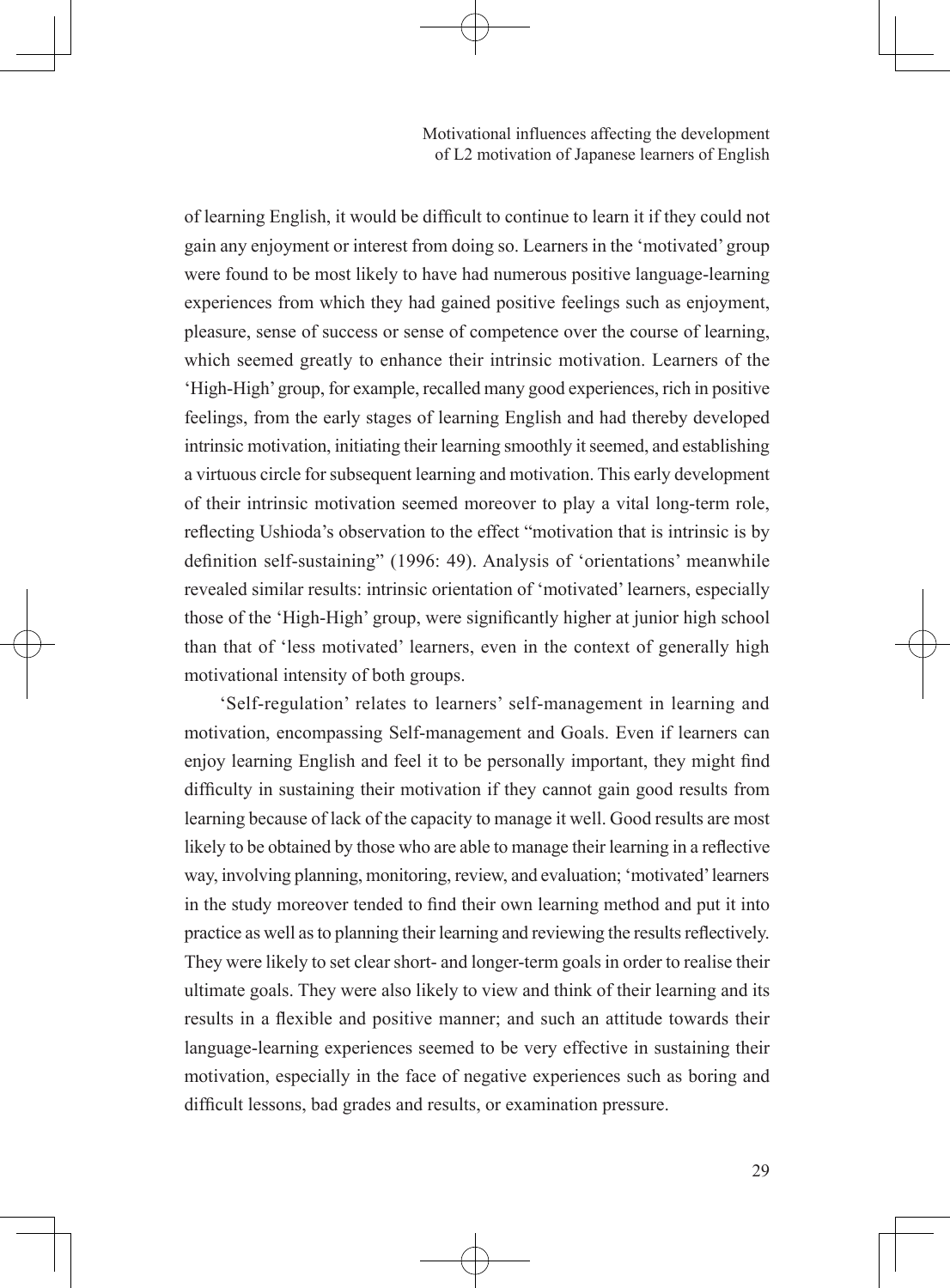From qualitative analysis it was possible to delineate a cognitive, affective, and self-regulative synthesis as an essential condition of 'motivated' students' high and stable motivation: cognitive, affective, and self-regulative internal influences, closely interrelated working together rather than independently. This is a picture of internal influences that differs distinctly from that of motivational factors or components in positivist hypothetico-deductive models and theories. In such models and theories these factors and components are seen and treated as measureable indices, serving as independent variables affecting motivated behaviours; and *which* factors or components are more significant in affecting motivation is often a central concern. Results from qualitative analysis may suggest however that more research focusing on a synthesis of cognition, affection, and self-regulation and a complex interrelation of motivational factors may be needed to explore effectively the complex and dynamic phenomenon of L2 motivation.

Mutually interrelated and actively interplaying, internal influences changed qualitatively through social interaction with mediators such as teachers, parents, or friends within a language-learning environment inside extending well beyond school or university. Internal influences can thus be seen as developmental rather than stable within the individual; and can be positively involved in the developmental process of self-concept, or the self as a L2 learner and user. For example, when a would-be teacher newly found a personally important need for learning English and discovered an interest in communicating with foreign people in English through her personal experiences such as studying abroad, her ideal self as a L2 learner and user changed greatly. Such change in her ideal L2 self increased her interest in English for communication and made her set new, multiple short- and long-term goals to improve the competence she now wanted to acquire. Such examples of the interrelation between internal influences and the L2 self demonstrate that ideal L2 selves can change and develop with the development of learners' internal influences. Dörnyei and Ushioda (2009: 351-52) suggest that the ideal and 'ought-to' selves "appear to be, by definition, fairly robust since they concern self-images that are built up over a period of time". Results from analysis of the interview data, however, do not necessarily confirm this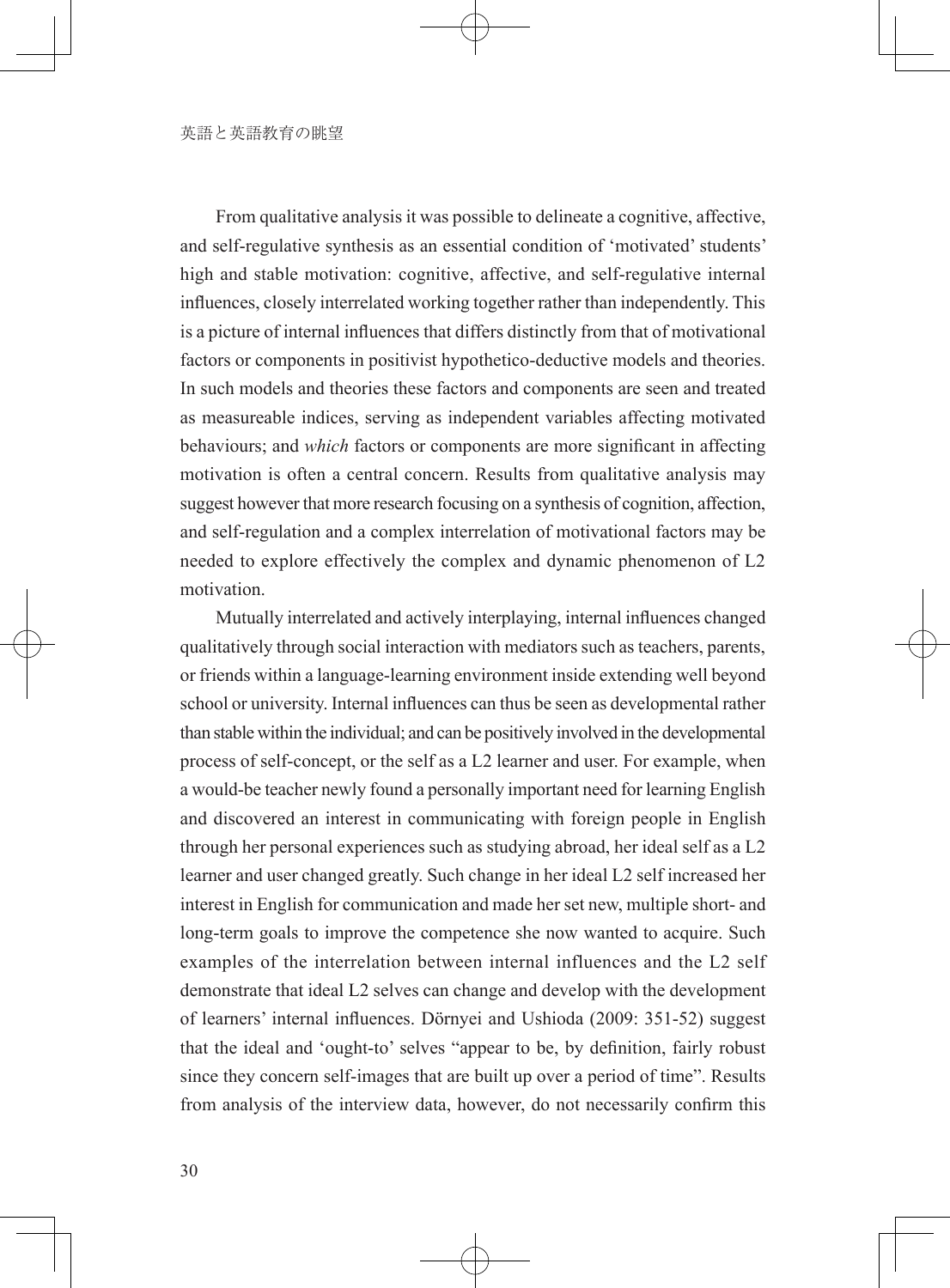claim that L2 selves are fairly stable. Rather, the ideal L2 selves examined seemed still to be subject to change while the learners' interest, perceived personal value, perceived necessity and competence, or future goals were changing over the course of their learning English. Through their personal experiences especially, in and outside school or university, learners' internal influences appeared to have changed or developed.

External influences, meanwhile, are composed of three sub-categories associated with social, pedagogical, and environmental aspect of motivation: Teachers/teaching, Family members/friends, and Learning environment inside and outside school/university. Qualitative analysis of the interview data revealed that the relationship between learners and these influences was an interactive, rather than a simple linear cause-effect one. 'Motivated' learners were not inert agents who were passively affected by these external influences. Rather, they were positively involved in these influences as active, self-reflective, and intentional agents. For example, inspired, influenced, encouraged, or supported by their teachers, 'motivated' learners in turn approached their teachers to ask questions, communicate with them in English, discuss effective learning methods, or go out together, enjoying sharing various kinds of experiences. A good relationship built by a dynamic interaction between learners and their teachers helped to promote their motivation. The interview analysis also delivered a vivid picture of parents and friends as active mediators who were positively involved in students' motivational development. This picture was quite different from the results of the analysis of the questionnaire data, from which it had appeared that parents and friends were not significant at all as independent valuables as regards impact on students' motivation. This would seem to confirm that research combining both quantitative and qualitative data analysis could capture a clearer picture of the phenomenon investigated in research on L2 motivation, although studies in a quantitative paradigm in practice still dominate the field.

Characteristics of 'motivated' learners as self-motivating agents also emerged in the analysis of the interview data. They were actively involved in building good relationships with other people and environment surrounding them. They managed their learning well by planning, monitoring, and evaluating their

31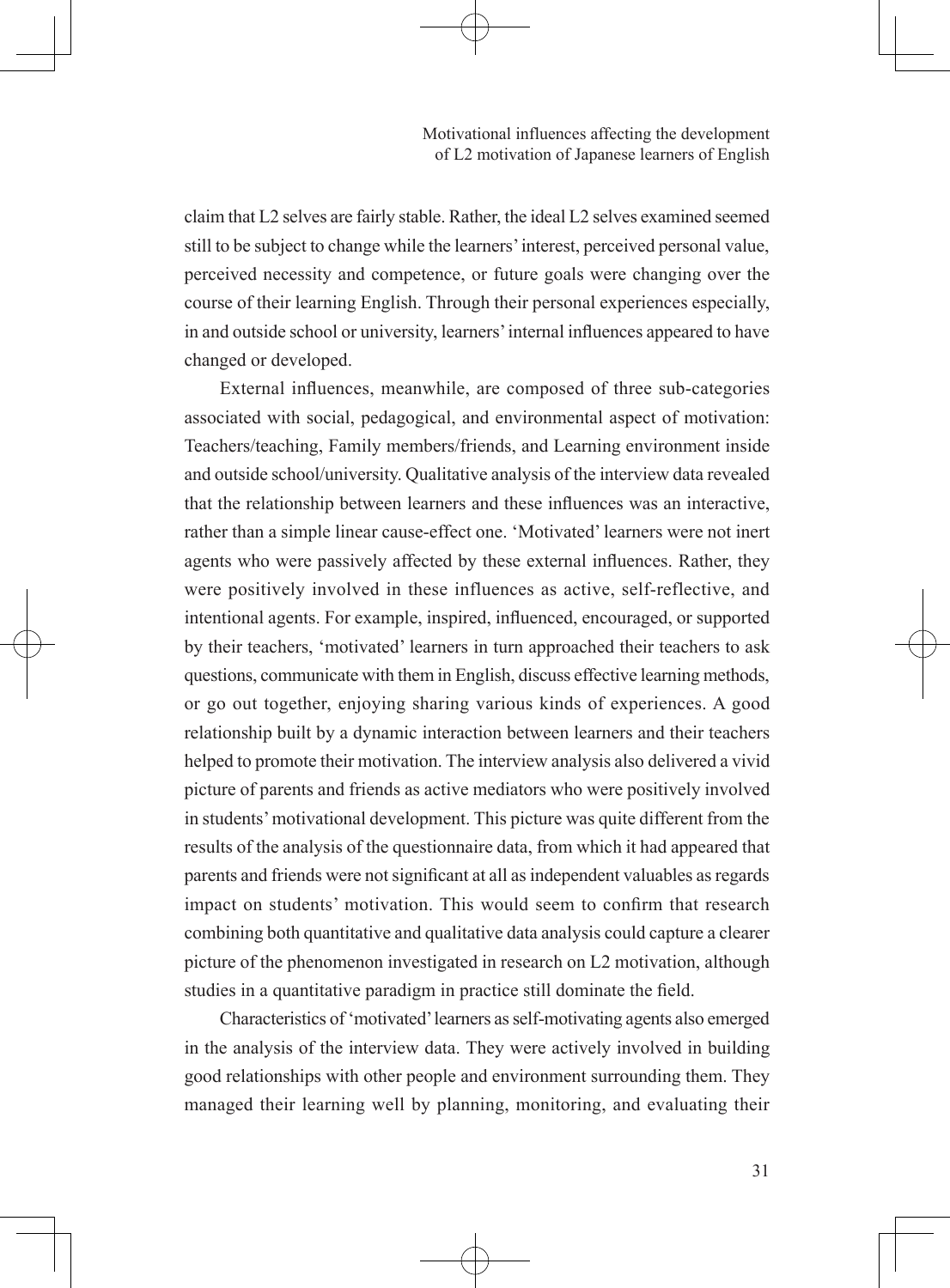learning. Moreover, they were likely to have a flexible and positive view of learning English. As a result, they considered rather 'boring' grammar/translationoriented lessons nevertheless to be useful to build a solid foundation to improve their English competence in the future. They employed English-language films or music to improve their skills. When they had difficulty in communicating with foreign people in English, they were encouraged to work harder rather than discouraged from learning, attributing poor performance in communicative competence in English to lack of effort rather than lack of ability. In brief, they were active, self-reflective agents with the capacity for self-management and a flexible and positive view in relation to learning English, which gave rise to high and stable motivation.

The individual interviewees had had a wide range of language-learning and language-related experiences since they were first exposed to the target language. Among these experiences, some were perceived and reported by the interviewees as 'personally memorable and important' and consequently are described as *Personal experiences* in my study. Qualitative analysis of the interview data revealed the vital role of these personal experiences, in which internal influences developed through the interaction of external influences such as teachers, parents, other family members, and friends within a social context. The interviewees were likely to have had personal experiences which they conceived and defined as pivotal events or moments which they would never forget and which had had a crucial impact on their subsequent learning and motivation. Such personal experiences marking turning points in the interviewees' motivational history are thus referred to as *Key personal experiences* in my study. When the learners had these key personal experiences, internal and external influences seemed to form an organic and firm relation conducive to the internalisation of English study within the individuals, thereby establishing a foundation to keep motivation stable and high. In this sense, these key personal experiences can be seen to have played a vital role in the developmental process of motivation.

From these findings one can hypothesise that high and stable motivation of Japanese university students will occur only if affective, cognitive, and selfregulative processes are experienced simultaneously; more specifically, if students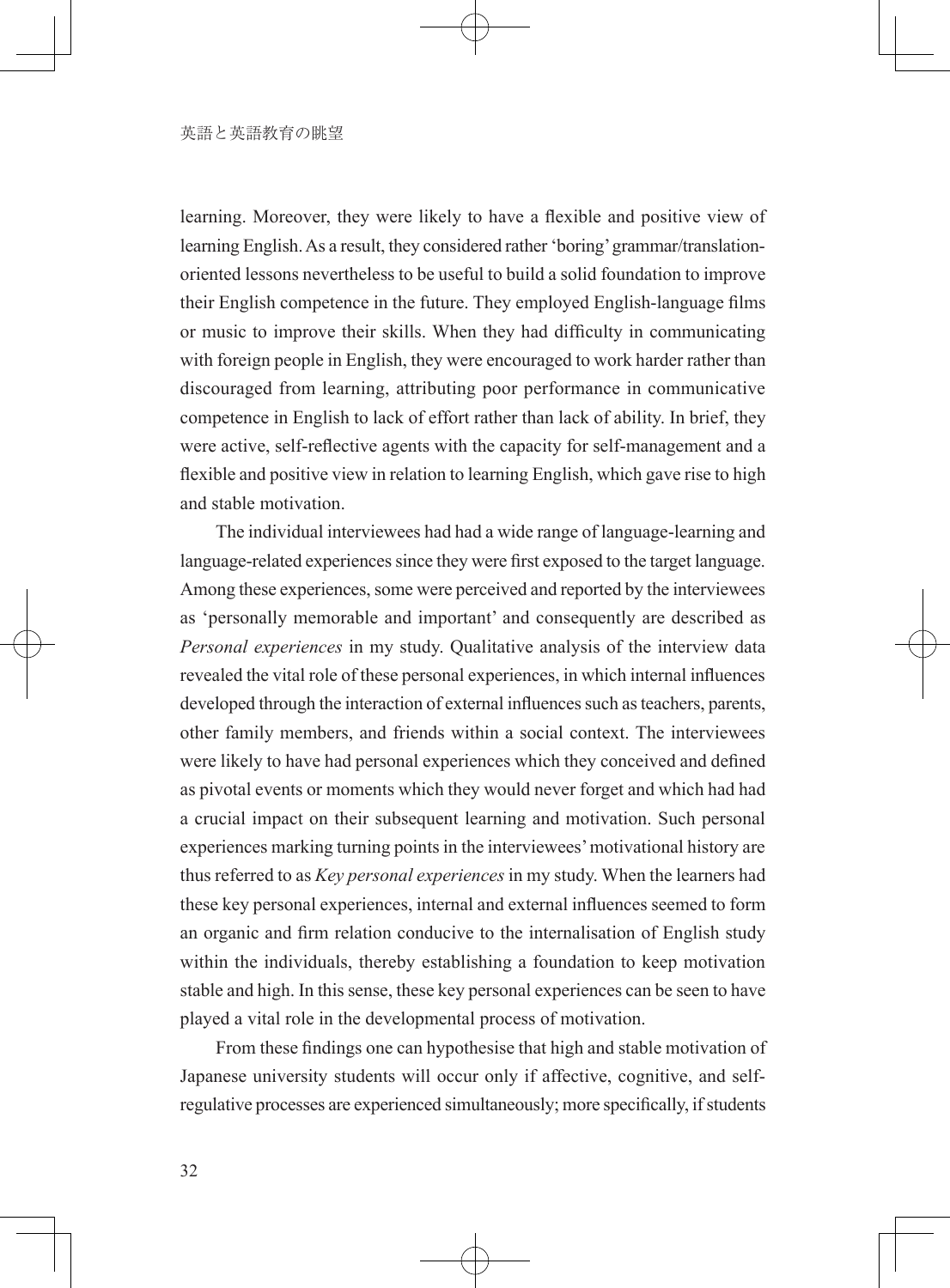simultaneously gain enjoyment and feelings of competence during their engagement with L2 learning, perceive their learning experiences as personally relevant or important, and take personal control of their learning effectively. The implication is that a balanced development of affective, cognitive, and self-regulative influences is essential for students to remain motivated, especially while at university, in the Japanese socio-educational environment.

#### **References**

- Creswell, John W. (2003) *Research design: Qualitative, quantitative, and mixed method approaches.* London: SAGE
- Denscombe, Martyn. (1998) *The Good Research Guide for small-scale social research projects.* Buckingham: Open University Press.
- Dörnyei, Zoltán. (1994) "Motivation and Motivating in the Foreign Language Classroom." *The Modern Language Journal*, 78, 3: 273-284.
- Dörnyei, Zoltán. (2001) *Teaching and Researching Motivation.* Harlow: Pearson.
- Dörnyei, Zoltán and Ushioda, Ema. (2009) "Motivation, Language Identities and the L2 Self: Future Research Directions." In *Motivation, Language Identity and the L2 Self*, ed. by Zoltán Dörnyei and Ema Ushioda. Bristol: Multilingual Matters. 350-356.

Flick, Uwe. (2002) *An introduction to Qualitative Research.* London: SAGE

Hayashi, Hideo (2005) "Identifying Different Motivational Transitions of Japanese ESL Learners Using Cluster Analysis: Self-Determination Perspectives." *JACET BULLETIN*, 41: 1-17.

Krapp, Andreas (2003) "Interest and human development: An educationalpsychological perspective." In *Development and Motivation: Joint Perspectives Development and Motivation*, ed. by Leslie Smith, Colin Rogers, and Peter Tomlinson. Leicester: The British Psychology Society. 57-84.

- Miles, Mathew and Huberman, A. Michael. (1994) *Qualitative Data Analysis.* London: Sage.
- Nakata, Yoshiyuki (1995a) "New attitudes among Japanese learners of English." In *Culture and Communication*, ed. by K, Kitano. Kyoto: Yamaguchi syoten.
- Nakata, Yoshiyuki (1995b) "New goals for Japanese learners of English. *The language teacher*", 19 (2): 17-20.
- NHK Broadcast Cultural Institute. (1995) *Deta buku Kokumin seikatsu jikan chosa*